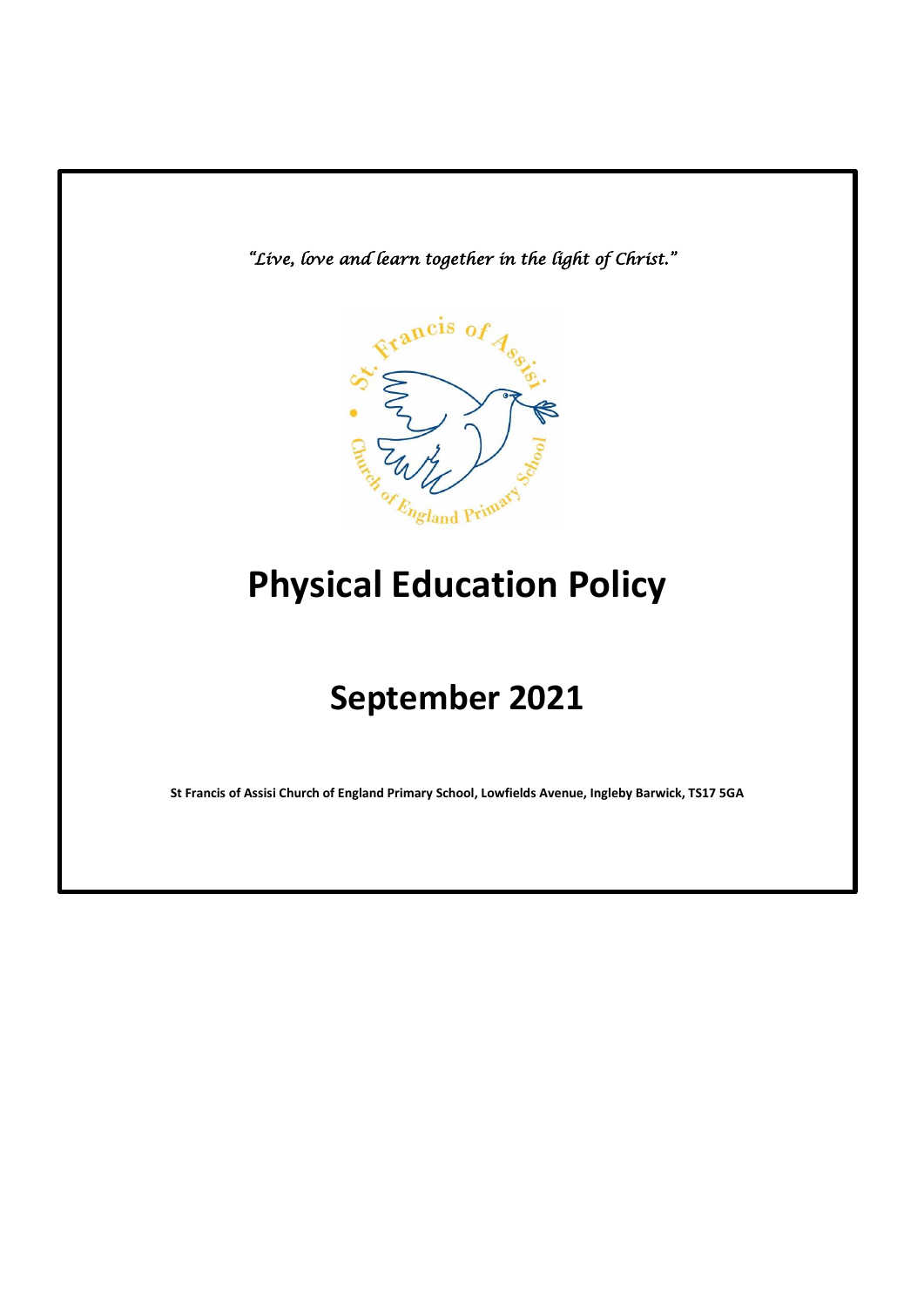# **1. Intent - What are we trying to achieve here with, and through, the P.E. curriculum?**

### **1.1.Intention**

We endeavour to help children develop the knowledge, skills and capabilities necessary for mental, emotional, social and physical wellbeing in our children now and for their future. This includes giving pupils opportunities to develop leadership skills, responsibility and self-awareness so that they can be confident, enthusiastic learners. Through P.E., children learn that to be successful you must work hard, show resilience and have the determination to believe that anything can be achieved. By developing these skills, children will enjoy and have fun with physical activity during P.E. lessons and after school hours.

### **1.2.Intention**

We hope to deliver high-quality teaching and learning opportunities that inspire all children to succeed in physical activities. This will allow pupils to develop competence to excel in a broad range of physical activities, as well as providing opportunities for competitive sports and activities. Children should be able to recognise and follow relevant rules, etiquette and safety procedures for different activities and events, in practice and during competition. We hope to have children who are physically active for sustained periods who can go on to lead healthy, active lives now and in the future.

### **1.3 Intention [Recovery Curriculum]**

Due to the effects of the Covid-19 pandemic, only 45 per cent of young people are meeting the Chief Medical Officer guidelines of taking part in sport and physical activity for an average of 60 minutes or more every day with one in three children aged 2 to 15, are overweight or obese. To help combat this, as a school we hope to raise the profile of PE throughout the school by ensuring all children receive the statutory hours of PE a week and making PE lessons as active as possible. We hope this will help the children to find a physical activity that they love and can continue outside of the school day to increase life satisfaction. We also hope to deliver active lessons in other curriculum areas. We offer a broader range of extra-curricular activities to encourage the least active in school. Children will be able to discuss the importance of activity levels and a physically healthy life style.

## **2. Implementation - How are we going to deliver this?**

All children throughout the school receive 2 hours of high-quality P.E. lessons per week. As required in Key Stage 1, children are given opportunities to master the basic movements specified in the National Curriculum; participate in team games and perform dances. This is done through dance, gymnastics and games. In Key Stage 2, we teach dance, gymnastics, and games, plus three other activities: swimming and water safety, athletics and outdoor and adventurous activities. Planning is informed by ongoing assessment (using Complete PE) in order to build upon the prior learning of the children.

### **2.1.Spiritual, moral, social and cultural development**

Lessons go beyond the physical development, to include non-physical skills (such as personal, social and cognitive skills) so that all children have a foundation for lifelong physical activity, leaving primary school as physically active. The teaching of P.E. offers opportunities to support the social development of our children through the way we expect them to work with each other in lessons. P.E. sessions throughout the school focus on Christian values, British values and the School Games values. For instance, through physical education, children are encouraged to respect one another, show perseverance, work collaboratively, and be honest.

### **2.2.Differentiation**

All children have the opportunity to participate in P.E at their own level of development, inclusive of children with additional needs. In all classes, there are children of differing physical ability. Whilst recognising this fact, we provide suitable learning opportunities for all children by matching the challenge of the task to the ability of the child. Furthermore, we encourage children to rethink how competition works, so rather than the team with the most points wins, it may be the team who shows the most improvement, or the team who demonstrates good teamwork. Our P.E.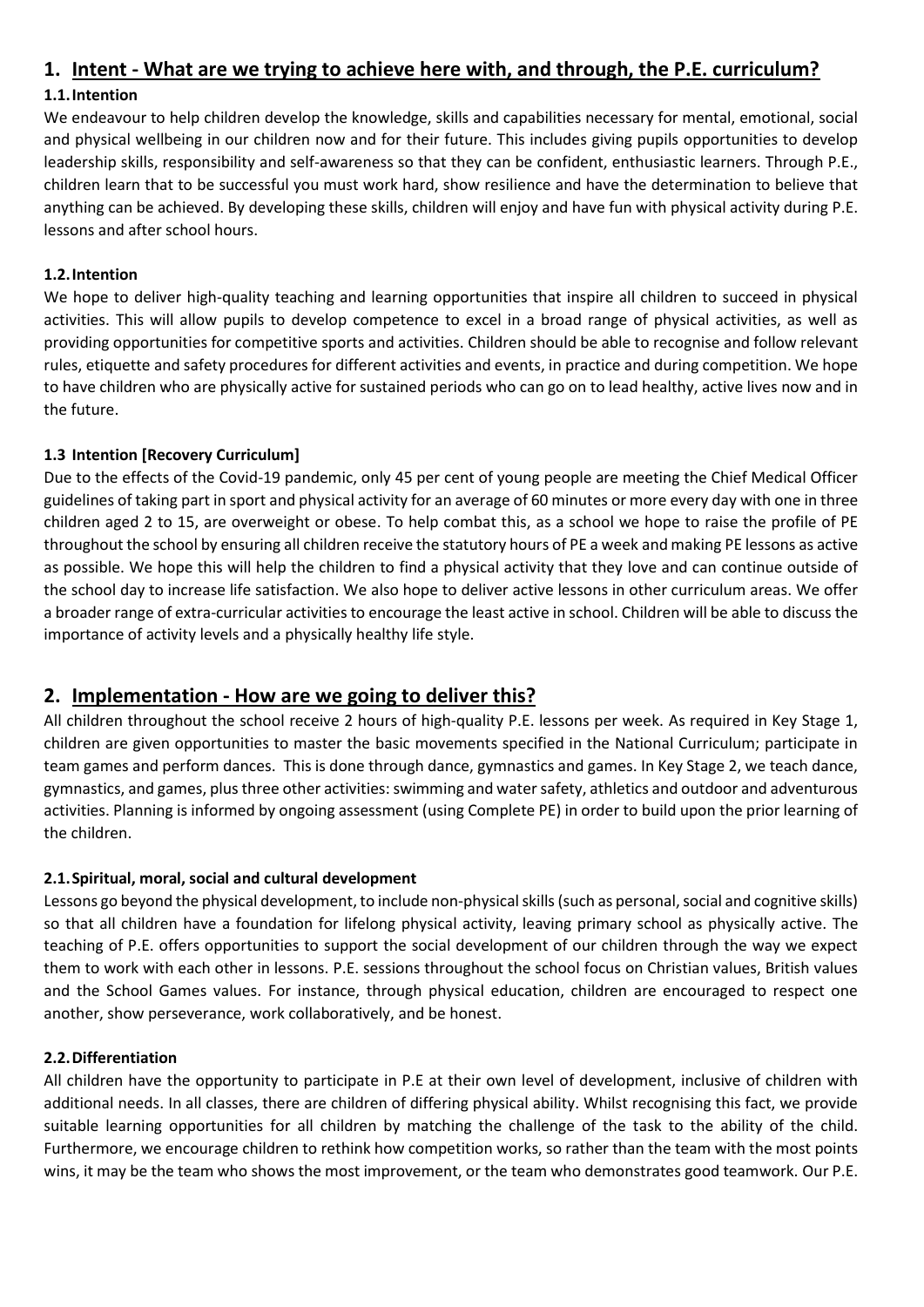programme incorporates a variety of sports to ensure all children develop the skills, confidence, tolerance and the appreciation of their own and others' strengths and weaknesses.

#### **2.3.The Early Years Foundation Stage**

We encourage the physical development of our children in the Nursery and Reception classes as an integral part of their work. We relate the physical development of the children to the objectives set out in the Early Learning Goals, which underpin the curriculum planning for children aged three to five years of age. We encourage the children to develop confidence and control of the way they move, and the way they handle tools and equipment. We give all children the opportunity to undertake activities that offer appropriate physical challenge, both indoors and outdoors, using a wide range of resources to support specific skills.

#### **2.4.Health and Safety**

The general teaching requirement for health and safety applies in this subject. We encourage the children to consider their own safety and the safety of others at all times. We expect them to arrive at school in their PE kit. The school P.E. kit is as follows: shorts and a t-shirt for indoor P.E. with optional pumps and a tracksuit, t-shirt and trainers for outdoor P.E. Staff should set a good example to children and ensure that they are wearing appropriate footwear at all times. Children are explicitly taught relevant rules, etiquette and safety procedures relevant to each activity. When children are creating their own games in lessons, they are asked to consider if the game is safe, as well as fun and active.

#### **2.5.Resources**

There is a wide range of resources to support the teaching of P.E. across the school. They are stored safely in a cupboard in the hall and in a coded padlock shed outdoors. Children help to set up and put away this equipment as part of their work to develop their responsibility and leadership skills. Teachers use various resources to allow children to have active brain breaks within lessons outside of P.E., such as BBC Super Movers, Go Noodle and Jumpstart Jonny.

#### **2.6.Sports Organising Crew**

Our school provides upper KS2 children with the opportunity to become 'Sports Leaders'. This includes training for the relevant staff and children to allow them to be confident and responsible in their role. Sports Leaders are required to 'set the P.A.C.E':

- Promote activity: This involves taking photographs from events, writing newsletters, and ensuring any physical activities we do are posted on the school's Facebook and Twitter pages for parents to see
- Assist your teachers: This can be through organising competitions, leading warmups, tidying equipment or running our daily Wake Up Shake Up.
- Create opportunities for others to be active: Sports Leaders are asked to run competitions, games and Personal Best challenges during playtime and lunchtime for children of a range of ages to make sure they are being active outside.
- Encourage others to take part: A big part of being a Sports Leader is being enthusiastic about physical education and activity and passing that enthusiasm onto others.

#### **2.7.Extra-Curricular Activities**

Information from Youth Sport Trust: 'The Government guidance shared with schools in August gave schools the green light to deliver extra curriculum sessions where the appropriate measures were in place.' In the 2021-2022 academic year, we have been able to restart our extracurricular activities. Children across all year groups will have the opportunity to attend a variety of extracurricular activities, such as table tennis, rugby and dance. Most of our extracurricular activities are led by trained coaches.

#### **2.8.Contribution of P.E. to teaching in other curriculum areas**

To ensure children are accessing the 30 minutes of physical activity that is expected of them during the school day, teachers are encouraged to make their lessons as active as possible when appropriate. Furthermore, teachers use various resources to allow children to have active brain breaks, such as BBC Super Movers, Go Noodle and Jumpstart Jonny.